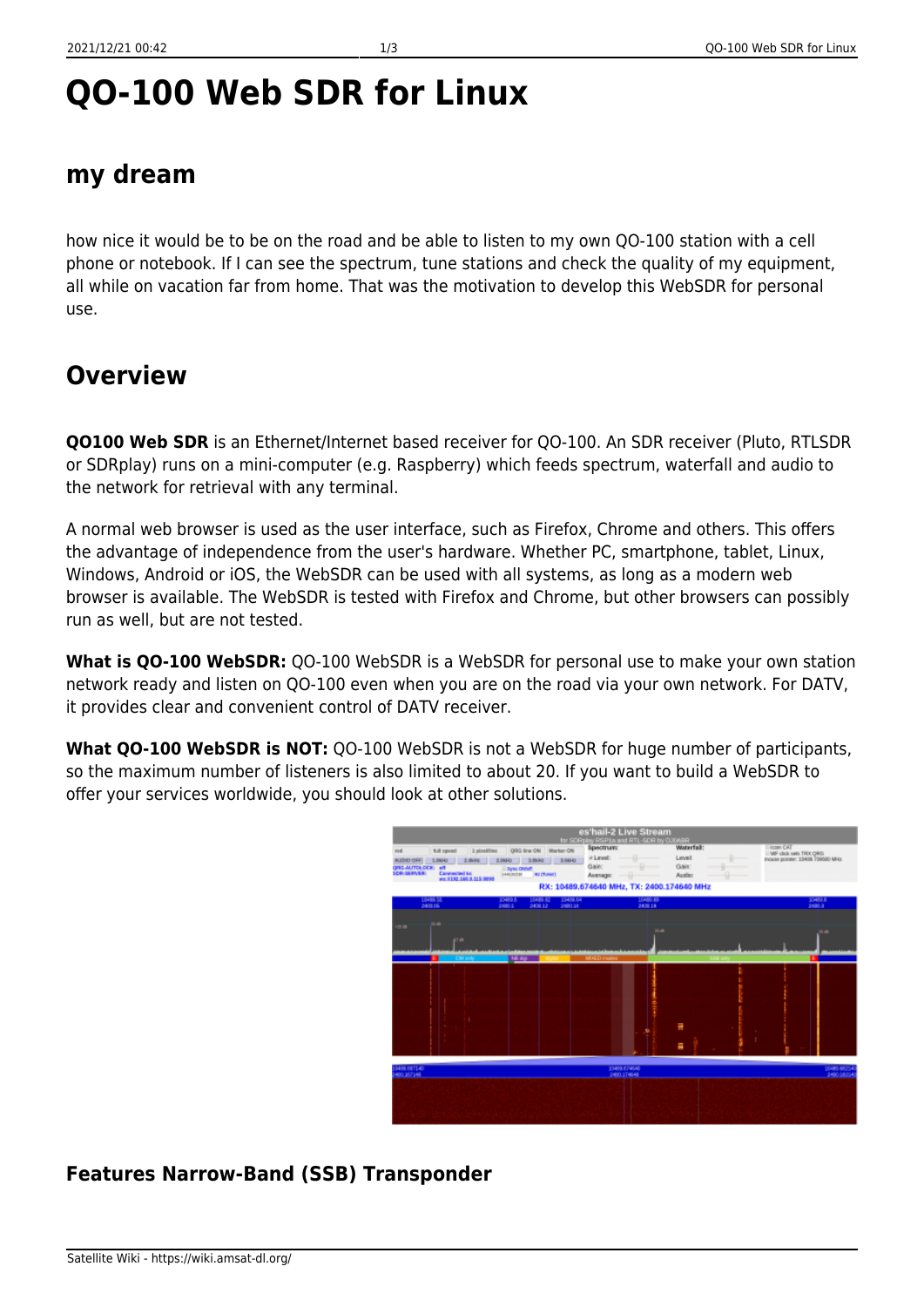- Spectrum
- 2 waterfalls: complete transponder and zoom waterfall.
- SSB and CW reception, audio transmission to browser

### **Features Wide-Band (DATV) Transponder**

- Spectrum
- Waterfall
- Remote control of DATV receivers: Ryde and Minitiouner

# **System Requirements**

#### **Web-SDR Hardware:**

- Linux computers such as single board computers or desktop computers. Example: Raspberry PI (from V3), Odroid and others.
- Network connection for above computer (Ethernet cable, no WLAN).
- SDR receiver: Pluto or SDRplay or RTL-SDR(NB transponder only)
- Keyboard, mouse and monitor only for installation, which can be done via ssh as well.

#### **Web SDR Software**

QO100 WebSDR from Github, following installation instructions.

#### **User**

• any device with a modern web browser

### **default configuration**



the output of the QO-100 LNB is connected to the input of a RTL-SDR stick (or Pluto or SDRplay). Of course, you have to make the 14V LNB power supply with a suitable feed crossover.

The Raspberry PI runs the QO-100 WebSDR software, receives the transponder and generates